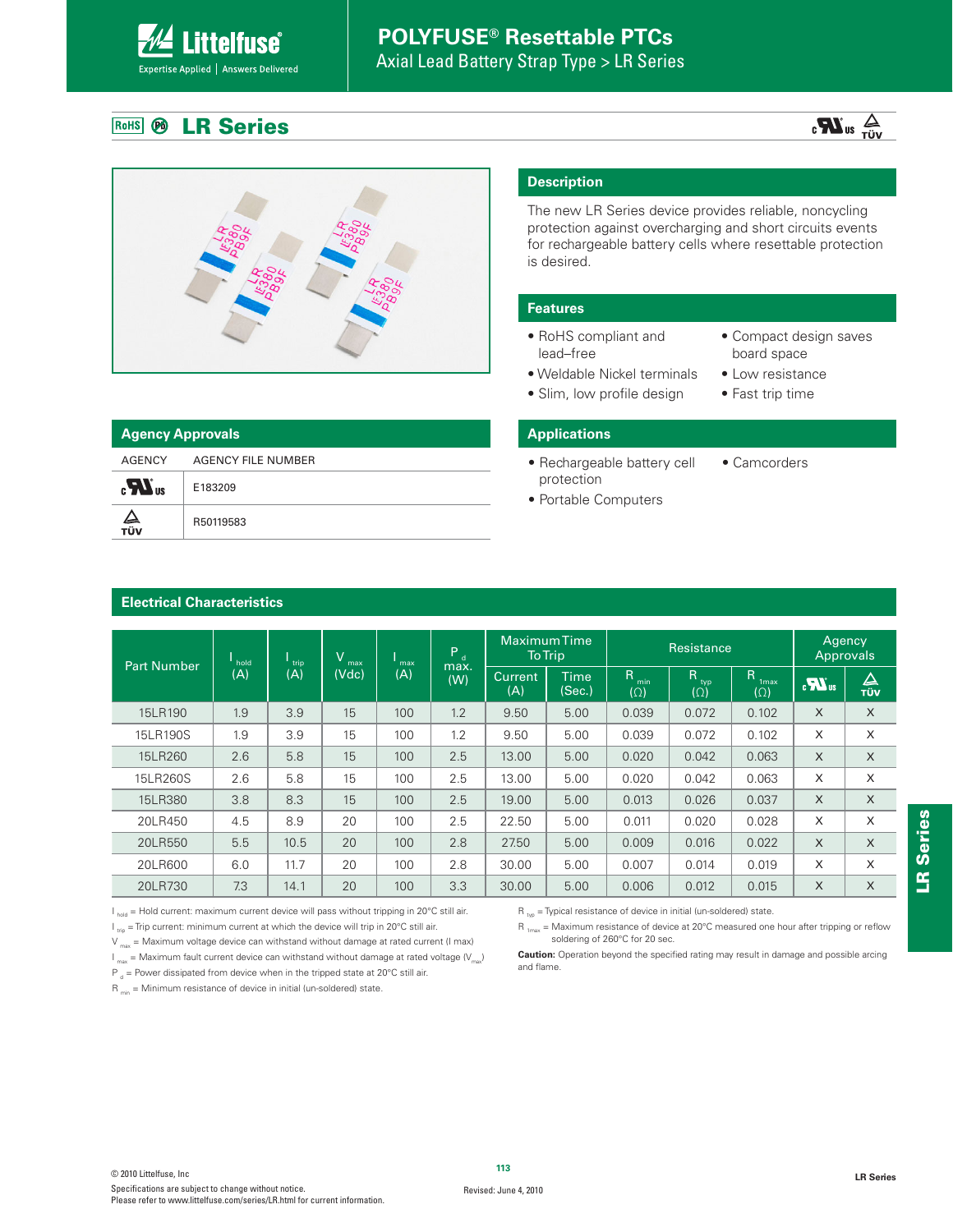# **POLYFUSE® Resettable PTCs**

Axial Lead Battery Strap Type > LR Series



#### **Temperature Rerating**

| <b>Ambient Operation Temperature</b> |                  |                 |               |                |                |                |                |                |                |  |  |
|--------------------------------------|------------------|-----------------|---------------|----------------|----------------|----------------|----------------|----------------|----------------|--|--|
|                                      | $-40^{\circ}$ C  | $-20^{\circ}$ C | $0^{\circ}$ C | $23^{\circ}$ C | $40^{\circ}$ C | $50^{\circ}$ C | $60^{\circ}$ C | $70^{\circ}$ C | $85^{\circ}$ C |  |  |
| <b>Part Number</b>                   | Hold Current (A) |                 |               |                |                |                |                |                |                |  |  |
| 15LR190                              | 2.80             | 2.50            | 2.30          | 1.90           | 1.60           | 1.50           | 1.40           | 1.20           | 1.00           |  |  |
| 15LR190S                             | 2.80             | 2.50            | 2.30          | 1.90           | 1.60           | 1.50           | 1.40           | 1.20           | 1.00           |  |  |
| 15LR260                              | 3.80             | 3.40            | 3.10          | 2.60           | 2.20           | 2.00           | 1.90           | 1.70           | 1.40           |  |  |
| 15LR260S                             | 3.80             | 3.40            | 3.10          | 2.60           | 2.20           | 2.00           | 1.90           | 1.70           | 1.40           |  |  |
| 15LR380                              | 5.50             | 4.90            | 4.40          | 3.80           | 3.30           | 3.00           | 2.80           | 2.50           | 2.10           |  |  |
| 20LR450                              | 6.50             | 5.80            | 5.30          | 4.50           | 3.90           | 3.60           | 3.30           | 2.90           | 2.50           |  |  |
| 20LR550                              | 8.00             | 7.10            | 6.20          | 5.50           | 4.70           | 4.30           | 4.00           | 3.60           | 3.00           |  |  |
| 20LR600                              | 8.70             | 7.80            | 7.10          | 6.00           | 5.20           | 4.70           | 4.40           | 3.90           | 3.30           |  |  |
| 20LR730                              | 10.60            | 9.50            | 8.60          | 7.30           | 6.30           | 5.70           | 5.40           | 4.70           | 4.00           |  |  |

#### **Average Time Current Curves**



The average time current curves and Temperature Rerating curve performance is affected by a number or variables, and these curves provided as guidance only. Customer must verify the performance in their application.

#### **Temperature Rerating Curve**

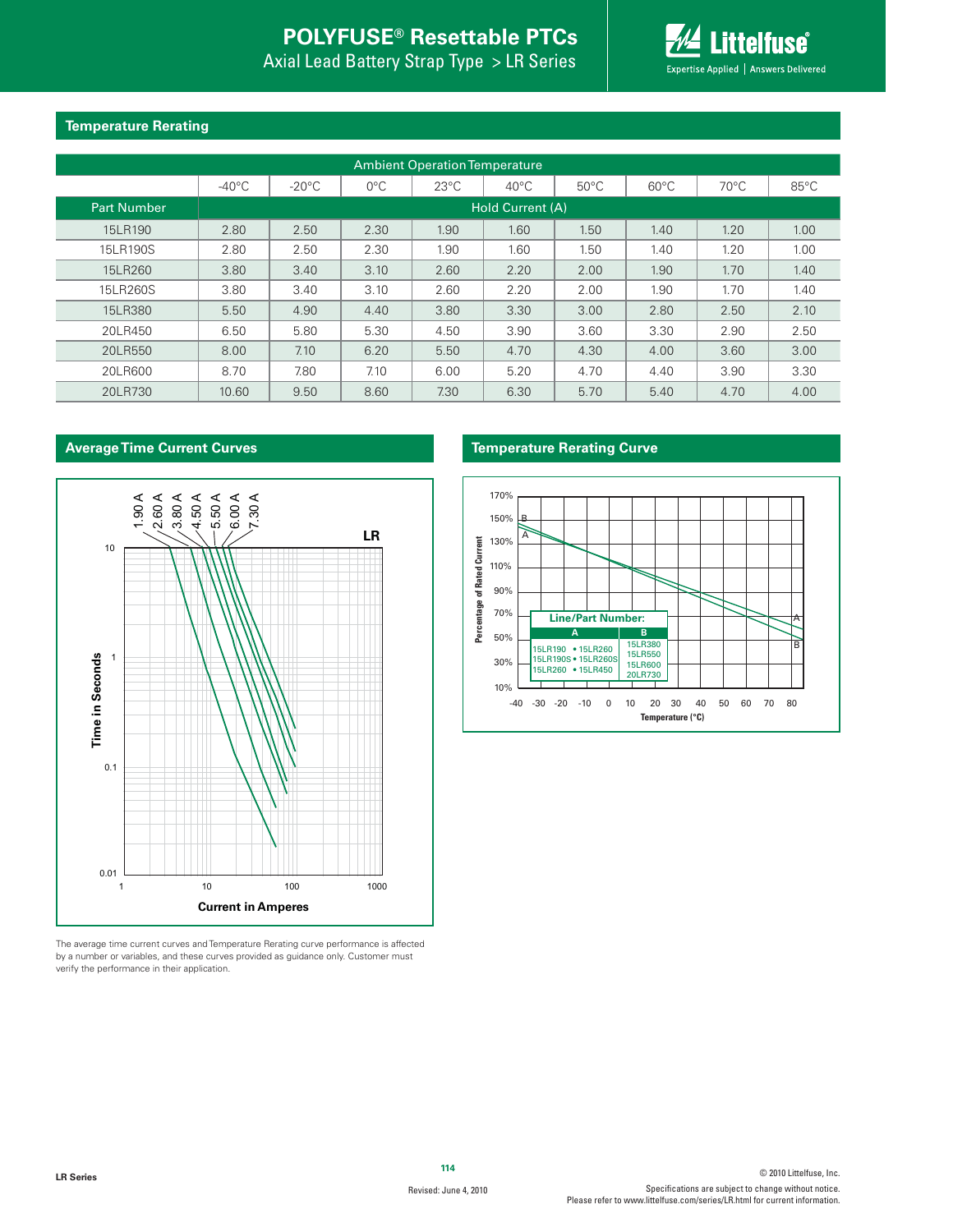

### **POLYFUSE® Resettable PTCs** Axial Lead Battery Strap Type > LR Series

#### **Physical Specifications**

| <b>Terminal Material</b>                    | 0.13mm nominal thickness, quarter-hard<br>Nickel |
|---------------------------------------------|--------------------------------------------------|
| <b>Insulating Material</b>   Polyester tape |                                                  |

#### **Environmental Specifications**

| <b>Operating/Storage</b><br><b>Temperature</b>                       | $-40^{\circ}$ C to $+85^{\circ}$ C                                 |
|----------------------------------------------------------------------|--------------------------------------------------------------------|
| <b>Maximum Device Surface</b><br><b>Temperature in Tripped State</b> | $125^{\circ}$ C                                                    |
| <b>Passive Aging</b>                                                 | $+70^{\circ}$ C. 1000 hours<br>$-$ /+10% typical resistance change |
| <b>Humidity Aging</b>                                                | +85°C, 85% R.H., 7 days<br>$-$ /+5% typical resistance<br>change   |
| <b>Vibration</b>                                                     | MIL-STD-883C, Method<br>2007.1, Condition A, No change             |

#### **Dimensions**



|                       |                |               | A    |    |                 | B      |             |      | C             |        |                                  | D <sub>1</sub> |      | D <sub>2</sub> |      |               |      |      |                   |      |                |
|-----------------------|----------------|---------------|------|----|-----------------|--------|-------------|------|---------------|--------|----------------------------------|----------------|------|----------------|------|---------------|------|------|-------------------|------|----------------|
| Part<br><b>Number</b> | Figure         | <b>Inches</b> |      | mm |                 | Inches |             | mm   |               | Inches |                                  | mm             |      | <b>Inches</b>  | mm   | <b>Inches</b> | mm   |      | Inches            |      | m <sub>m</sub> |
|                       |                | Min.          | Max. |    | Min.   Max.     |        | Min. Max. I |      |               |        | Min.   Max.   Min.   Max.   Min. |                | Max. | Min.           | Min. | Min.          | Min. |      | Min   Max.   Min. |      | Max.           |
| 15LR190               |                | 0.78          | 0.87 |    | $19.90$   22.10 | 0.19   | 0.22        | 4.90 | 5.50          | 0.02   | 0.04                             | 0.60           | 1.00 | 0.22           | 5.50 | 0.22          | 5.50 | 0.01 | 0.22              | 3.90 | 4.10           |
| 15LR190S              | 2              | 0.78          | 0.87 |    | 19.90   22.10   | 0.19   | 0.22        | 4.90 | 5.50          | 0.02   | 0.04                             | 0.60           | 1.00 | 0.22           | 5.50 | 0.22          | 5.50 | 0.01 | 0.22              | 3.90 | 4.10           |
| 15LR260               |                | 0.82          | 0.91 |    | 20.90 23.10     | 0.19   | 0.22        | 4.90 | 5.50          | 0.02   | 0.04                             | 0.60           | 1.00 | 0.16           | 4.10 | 0.16          | 4.10 | 0.01 | 0.16              | 3.90 | 4.10           |
| 15LR260S              | $\mathfrak{D}$ | 0.82          | 0.91 |    | 20.90 23.10     | 0.19   | 0.22        | 4.90 | 5.50          | 0.02   | 0.04                             | 0.60           | 1.00 | 0.16           | 4.10 | 0.16          | 4.10 | 0.01 | 0.16              | 3.90 | 4.10           |
| 15LR380               |                | 0.94          | 1.02 |    | 24.00 26.00     | 0.27   | 0.30        | 6.90 | 7.50          | 0.02   | 0.04                             | 0.60           | 1.00 | 0.16           | 4.10 | 0.16          | 4.10 | 0.01 | 0.16              | 4.90 | 5.10           |
| 20LR450               |                | 0.94          | 1.02 |    | 24.00126.001    | 0.39   | 0.41        | 9.90 | 10.50         | 0.02   | 0.04                             | 0.60           | 1.00 | 0.21           | 5.30 | 0.21          | 5.30 | 0.01 | 0.21              | 5.90 | 6.10           |
| 20LR550               |                | 1.38          | 1.46 |    | 35.00 37.00     | 0.27   | 0.30        | 6.90 | 7.50          | 0.02   | 0.04                             | 0.60           | 1.00 | 0.21           | 5.30 | 0.21          | 5.30 | 0.01 | 0.21              | 4.90 | 5.10           |
| 20LR600               |                | 0.94          | 1.02 |    | 24.00 26.00     | 0.55   | 0.57        |      | 13.90   14.50 | 0.02   | 0.04                             | 0.60           | 1.00 | 0.16           | 4.10 | 0.16          | 4.10 | 0.01 | 0.16              | 5.90 | 6.10           |
| 20LR730               |                | 1.07          | .15  |    | 27.10 29.10     | 0.55   | 0.57        |      | 13.90 14.50   | 0.02   | 0.04                             | 0.60           | 1.00 | 0.16           | 4.10 | 0.16          | 4.10 | 0.01 | 0.16              | 5.90 | 6.10           |

#### **Part Marking System**

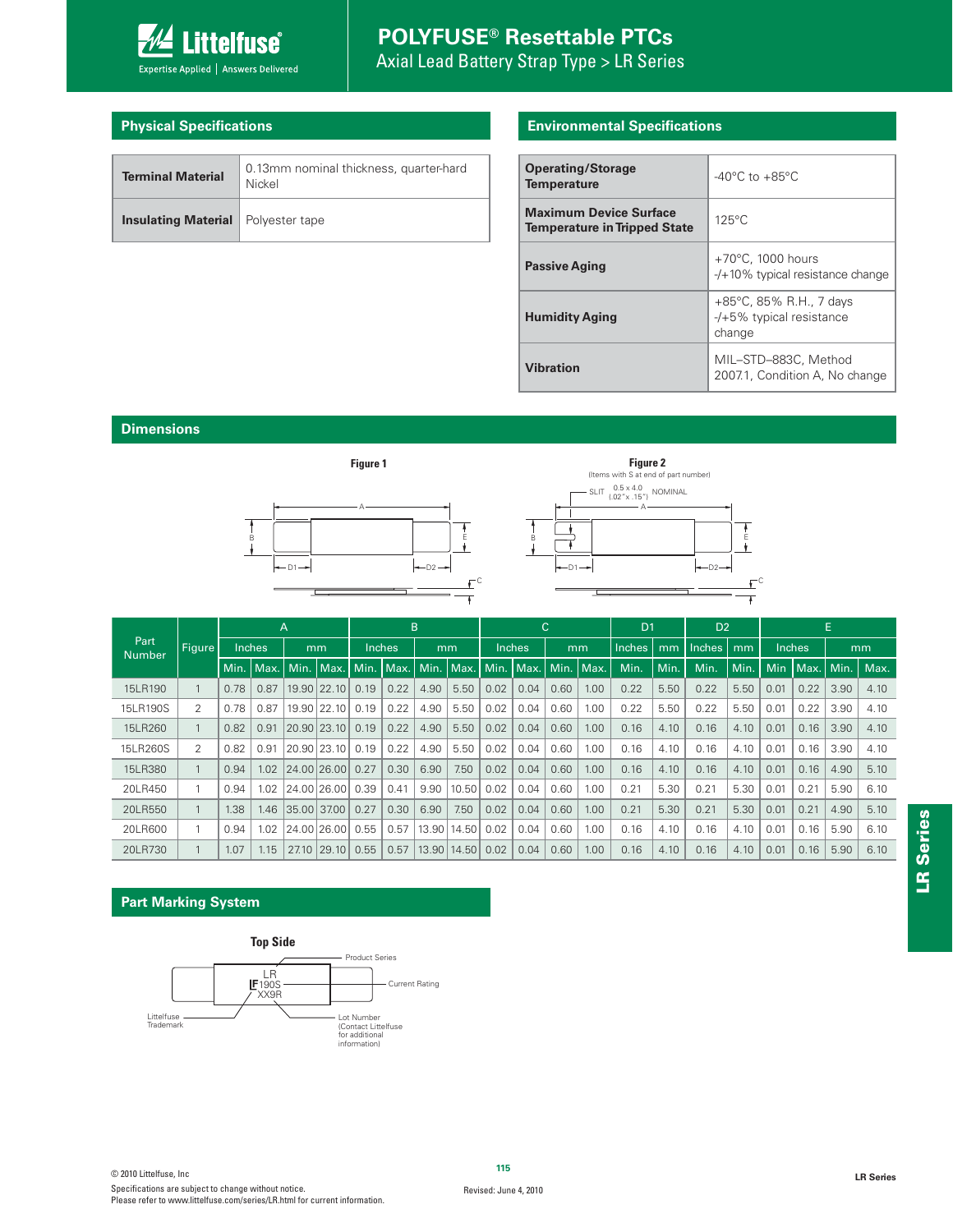

#### **Part Ordering Number System**

#### **15 LR 190 S U**



**Voltage Rating (VDC)**

#### **Packaging**

| <b>Part Number</b> | Ordering<br><b>Number</b> | I <sub>hold</sub><br>(A) | I <sub>hold</sub> Code | Packaging<br>Option | Quantity | Quantity &<br><b>Packaging Codes</b> |
|--------------------|---------------------------|--------------------------|------------------------|---------------------|----------|--------------------------------------|
| 15LR190            | 15LR190U                  | 1.9                      | 190                    | <b>Bulk</b>         | 500      | $\cup$                               |
| 15LR190S           | 15LR190SU                 | 1.9                      | 190                    | <b>Bulk</b>         | 500      | $\cup$                               |
| 15LR260            | 15LR260U                  | 2.6                      | 260                    | <b>Bulk</b>         | 500      | $\cup$                               |
| 15LR260S           | 15LR260SU                 | 2.6                      | 260                    | <b>Bulk</b>         | 500      | U                                    |
| 15LR380            | 15LR380U                  | 3.8                      | 380                    | <b>Bulk</b>         | 500      | $\cup$                               |
| 20LR450            | 20LR450U                  | 4.5                      | 450                    | <b>Bulk</b>         | 500      | $\cup$                               |
| 20LR550            | 20LR550U                  | 5.5                      | 550                    | <b>Bulk</b>         | 500      | $\cup$                               |
| 20LR600            | 20LR600U                  | 6.0                      | 600                    | <b>Bulk</b>         | 500      | U                                    |
| 20LR730            | 20LR730U                  | 7.3                      | 730                    | <b>Bulk</b>         | 500      | $\cup$                               |